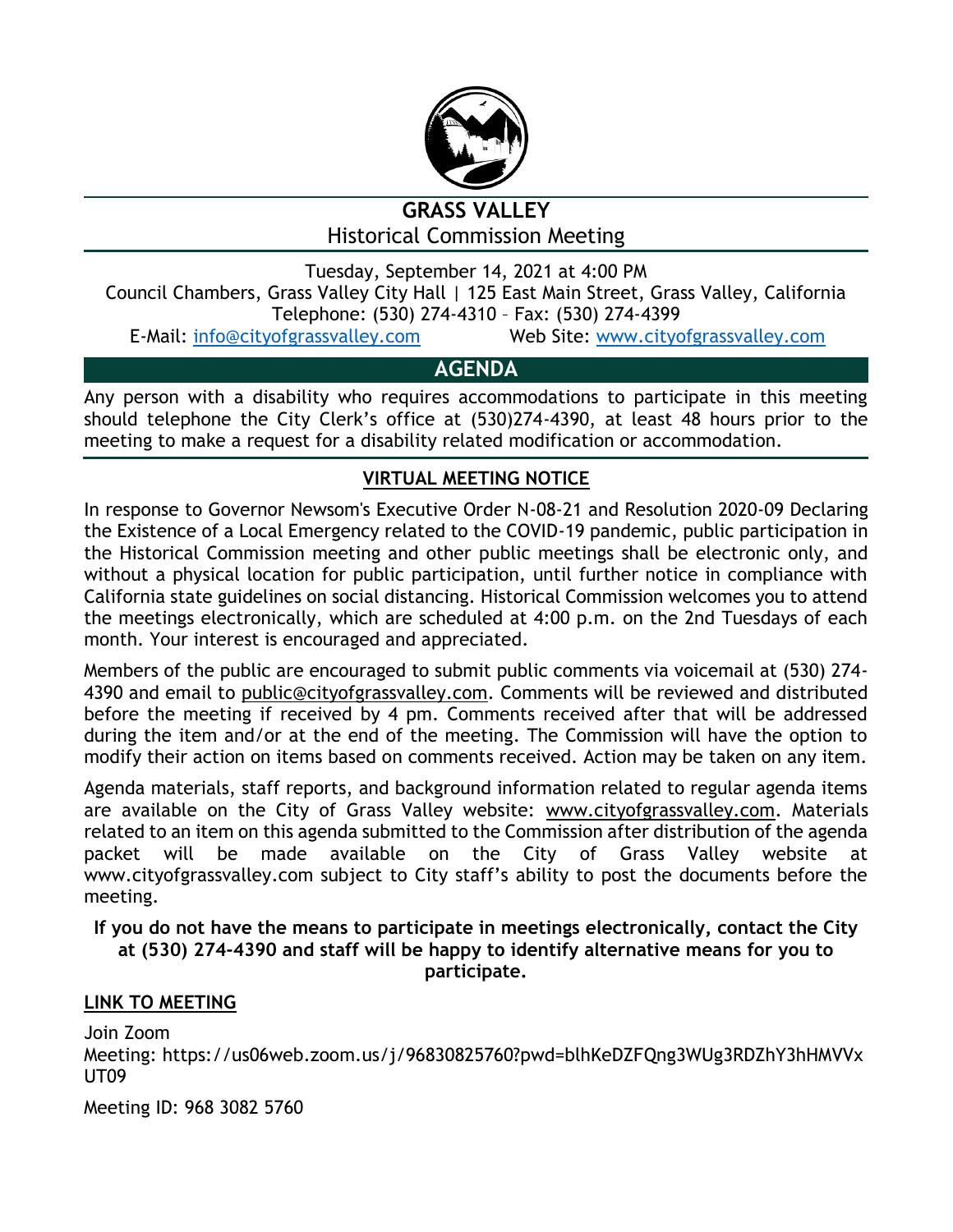Passcode: Hcm2021!

One tap mobile

+12532158782,,96830825760#,,,,\*11225673# US (Tacoma)

+13462487799,,96830825760#,,,,\*11225673# US (Houston)

Dial by your location

```
+1 253 215 8782 US (Tacoma) +1 346 248 7799 US (Houston) +1 720 707 2699 US (Denver) +1 
301 715 8592 US (Washington DC) +1 312 626 6799 US (Chicago) +1 646 558 8656 US (New 
York)
```
Meeting ID: 968 3082 5760

Passcode: 11225673

Find your local number: https://us06web.zoom.us/u/keDdMppHfG

#### **CALL TO ORDER**

#### **ROLL CALL**

#### **APPROVAL OF MINUTES**

**PUBLIC COMMENT** - *Members of the public are encouraged to submit public comments via voicemail at (530) 274-4390 and email to public@cityofgrassvalley.com. There is a time limitation of three minutes per person. For items not on the agenda and within the jurisdiction or interest of the City, please address the Historical Commission at this time. For items on the agenda please address the Historical Commission when the number and subject matter are announced. Comments will be reviewed and distributed before the meeting if received by 9AM. Comments received after that will be addressed during the item and/or at the end of the meeting. The Historical Commission will have the option to modify their action on items based on comments received. Action may be taken on any agenda item.*

#### **ANNOUNCEMENTS**

#### **AGENDA ITEMS**

- 1. Historic Designation consideration of MacBoyle Stables, Managers House and the MacBoyle pond and fountain of the Loma Rica Project. The Historic Commission will discuss the potential historical designation of the MacBoyle Stables, Managers House and MacBoyle Pond as part of the developing Loma Rica Ranch Project.
- 2. 309 Mill Street Parking Lot was approved by the City Council with two conditions; 1) to establish a historical marker for the property to memorialize the historic uses on the property; and 2) should a historical of other group wish to unearth and reclaim the rockery wall at their cost, for a future use to be determined by the City, the City is agreeable to said unearthing and reclaiming of the rockery wall. The Historic Commission will discus implementing both the conditions of approval.
- 3. African Methodist Episcopal (AME) Church Historic Site approval located at 315, 319, 321, and 323 S. Church Street. The Historic Commission will discuss the kiosk design concepts for the historical designation approved by the City Council and Board of Supervisors on February 23, 2021, and June 22, 2021, respectively.